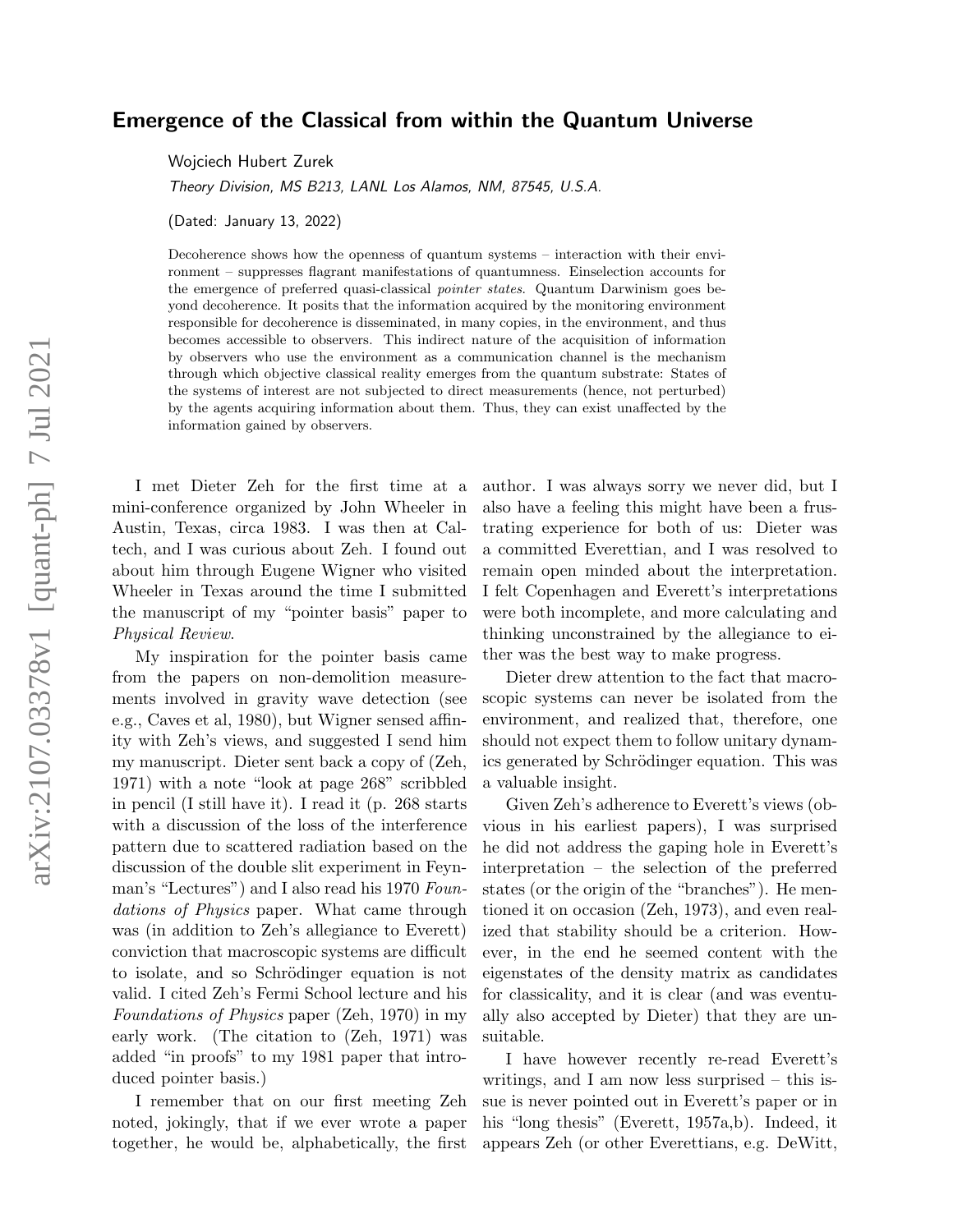1971) did not fully appreciate its importance. This point is, however, very much appreciated by the present-day leading followers of Everett (see e.g. Kuypers and Deutsch, 2020; Saunders et al, 2010; Wallace, 2012a,b, and references therein).

Dieter and I have met, over the years, several more times. He was at the meeting in Santa Fe (Zeh, 1990). He also contributed (Zeh, 1994) to the proceedings of the meeting in Spain (Halliwell et al, 1994) I helped organize. We have both lectured at the Poincaré seminar in 2005 in Paris (for proceedings see Raimond and Rivasseau, 2006). Dieter talked there about "roots and fruits of decoherence" (Zeh, 2006).

The encounters I remember most fondly happened when I spent half a year, month at a time, in Heidelberg under the auspices of the Humboldt Foundation. I had an office on Philosophenweg, in the same building where Dieter had his office before he retired from the University. I met there his colleagues and some of the co-authors of the collection (Joos et al., 2003). There were lively discussions.

The most pleasant and memorable encounters were the dinners at Zeh's home in Waldhilsbach near Heidelberg. When the weather was good, we dined in his garden. During and especially after dinner the conversation turned to physics. There was always good wine, and when Dieter refilled my glass, he usually emphasized (with a twinkle in his eyes) that the chances of encountering police that late at night when I drove back to Heidelberg were minimal.

I think we have both consciously stayed away from the issues of interpretation. Dieter was an enthusiastic Everettian, and I thought that both of the prevailing interpretations were really unfinished projects. Decoherence was the first (and excellent) step rather than the final word on the subject of the quantum-to-classical transition, but I saw it as an interpretation-neutral development, and more a likely beginning of more insights rather than the end. He obviously disagreed, at least about the interpretation-neutral development part.

We have nevertheless agreed about the importance of decoherence for interpretation, but, again, I thought more could be done and calculated. I was, in particular, convinced that the information theoretic tools can be useful in his task, while he seemed skeptical, and thought that information is often brought into quantum foundational discussion as a deus ex machina. One subject on which we emphatically agreed (and where information mattered) was the connection between decoherence and the second law in quantum chaotic systems where it yields the entropy production at the Boltzmann-Kolmogorov-Sinai rate (Zurek and Paz, 1994; Zurek, 1998; Zeh, 2007).

Quantum Darwinism was too early in its development for me to seriously engage Zeh on this subject. I have a feeling he would have been initially skeptical (this was generally the pattern, even with pointer states and einselection), but I also think he might have welcomed it as he eventually welcomed pointer states, even though – long time after they were defined (Zurek, 1981; 1982) – he was still favoring the eigenstates of the reduced density matrix as preferred basis (see Zeh, 1990). He has also, over time, warmed up to the envariant derivation of Born's rule (Zurek, 2003a; 2005), probably in part because it fulfilled one of the original goals of Everett – derivation of probabilities that fit well within the the relative state approach – even though he was also happy to accept Born's rule as an additional postulate.

Part of the problem in discussing these matters with Dieter was also the difference in the attitude we had towards the interpretation of quantum theory. I think he was focused on showing how decoherence turns superpositions into mixtures, and believed that was enough. I think we both agreed that this did not solve all of the "measurement problem", but Dieter was happy with the post-decoherence *status quo*, and (armed with the Everettian point of view) felt no need to do more. I – on the other hand – had a feeling that the process responsible for the acquisition of information is crucial in how the classical world we perceive emerges from the quantum substrate, and there is more to understand.

Pointer states and environment induced superselection were the first step. Quantum Darwinism is a further important step in this direction. It clarifies issues left open by decoherence and affirms the importance of einselection and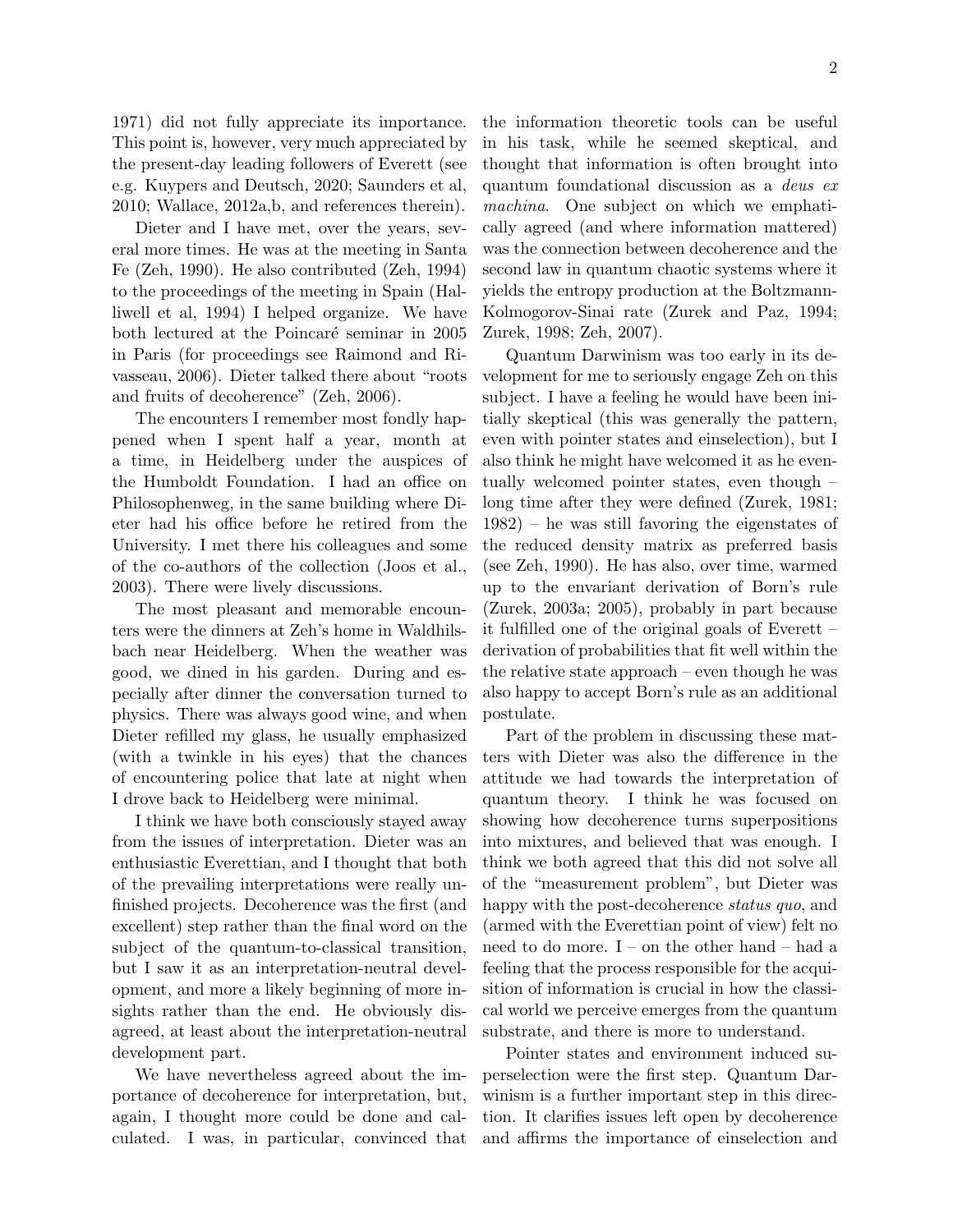of the pointer states.

I mentioned quantum Darwinism briefly in one of our encounters. As expected, there was interest but also resistance. I was therefore surprised when – reviewing Zeh's papers while preparing this contribution – I discovered that the key idea of quantum Darwinism is acknowledged (however briefly) in his most recent writings (Zeh, 2016).

I think of this paper as in a way an (obviously belated) attempt to appraise Dieter of the progress on quantum Darwinism and explain my view of its role in the interpretation of quantum theory (including its role in the perception of the "collapse").

### I. INTRODUCTION

Quantum Darwinism (Ollivier et al., 2004; 2005; Blume-Kohout and Zurek, 2005; 2006; 2008; Zurek, 2009; 2014; 2018; Touil et al., 2021) builds on decoherence theory (Joos et al, 2003; Zurek, 2003b, Schlosshauer, 2004; 2007; 2019). It shows how perception of classical reality arises via selective amplification and spreading of information in our fundamentally quantum Universe. Quantum Darwinism (QD) depends on the information transfer from the system to the environment, as does decoherence. However, QD goes beyond decoherence as it recognizes that many copies of the system's pointer states are imprinted on the environment. Agents acquire data indirectly, intercepting environment fragments (rather than measuring systems of interest per se). Thus, data disseminated through the environment provide us with shared information about stable, effectively classical pointer states. (Humans use primarily photon environment: we see "objects of interest" by intercepting tiny fractions of photons that contributed to decoherence.)

Quantum Darwinism recognizes that the objective classical reality we perceive and we believe in is, in the end, a model constructed by observers whose consciousness relies on indirect means of detecting objects of interest. The confidence we seem to have in this classical reality ignores, to first approximation, (or at the very least ignored for a long time) the means of its apprehension. One can recall here "It from Bit". John Wheeler (1990) emphasized that we construct "it", the world "out there", from the bits of information (see also "R", Fig. 7, on p. 195 of Wheeler and Zurek (1983)). In the case of quantum Darwinism, this information is delivered to us by the decohering environment.

Indeed, the solid and objective reality we all believe exists is a construct, devised by our consciousness, and based on the second hand information eavesdropped by us from the environment that has also decohered the objects of interest. That environment has two functions: It helps determine the states in which the objects out there can exist, and it delivers to us information about the preferred states of the very objects it has decohered – about their einselected, stable, hence, effectively classical pointer states (Zurek, 1981; 1982).

Quantum Darwinism is not really "hypothetical" – it is a "fact of life". Its central tenet – the indirect acquisition of information by observers – is what actually happens in our quantum Universe. It is surprising that the significance of the indirect means of acquisition of information for the emergence of classical reality was not recognized earlier. Part of the reason may be that decoherence and its role was not identified until about half a century after the interpretation of quantum theory was hotly debated in the wake of the introduction of the Schrödinger equation. By then the subject of interpretation was considered settled, and, hence, uninteresting, or at the very least more a domain of philosophy rather than physics.

But perhaps an even more important reason for the delayed appreciation of the importance of the information transmitted by the decohering environment is that information theory  $-$  a crucial tool in the analysis of information flows and in quantifying redundancy (that is a consequence of amplification which in turn follows as a natural consequence of decoherence) – was formulated (by Shannon, in 1948) over twenty years after the advent of modern quantum mechanics. As the discussions of the interpretation of quantum theory by Bohr, Heisenberg, Schrödinger, and others started immediately af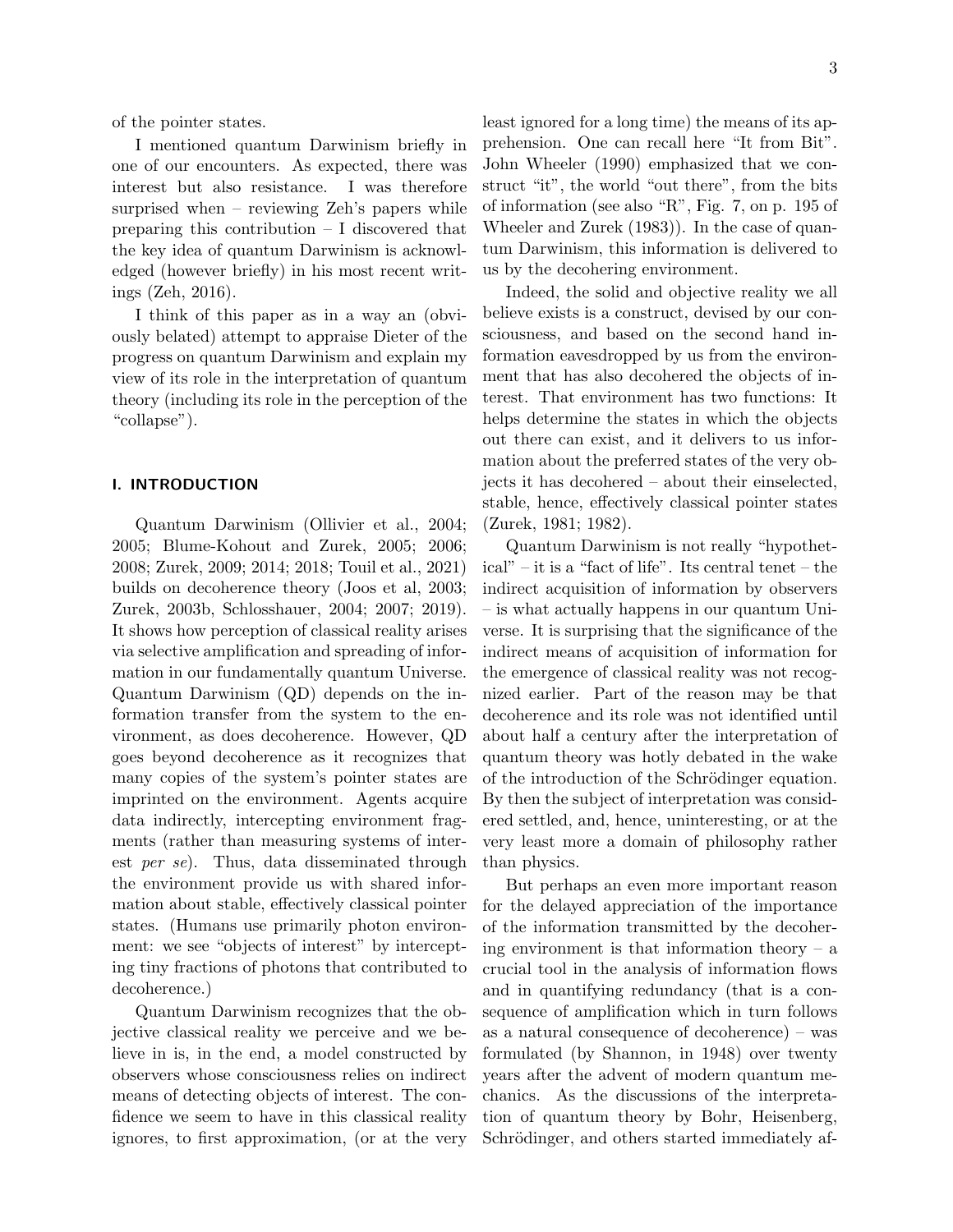ter Schrödinger's equation was introduced, the interpreters at the time (including von Neumann, Dirac, London and Bauer, and others, in addition to the forefathers mentioned above) did not have the information-theoretic tools needed to take into account what appears to be, in retrospect, evident – that the information we have about what exists is crucial for what we believe exists.

It is nevertheless interesting that even these early discussions appealed (at least occasionally) to the "irreversible act of amplification". Quantum Darwinism recognizes that amplification is a natural and an almost inevitable consequence of decoherence, and that it does not need to involve special arrangements present in Geiger counters, photographic plates, or cloud chambers that were invoked in the early discussions.

The inevitable byproduct of decoherence is then, typically, abundance of the copies of information about the preferred states in the environment. This information is often (but not always) available to the observers. When it is available, fractions of the environment can deliver to agents multiple copies of the data about the pointer states. Agents who receive this indirect information from distinct environment fragments will agree on the objective reality of the states they infer from their data.

Not all decohering environments are equally useful as communication channels. Light excels, and we, humans, rely largely on photons. Other senses can also provide us with useful information. One can – in all of the examples of perception – point out redundancies in the information carried by the environments that are employed, although the corresponding communication channels may not be as straightforward to quantify as is the case for light (Riedel and Zurek, 2010; 2011; Zwolak et al., 2014).

## II. SOLVING THE MEASUREMENT PROBLEM

The literature on the foundations of quantum theory abounds in categorical statements to the effect that an idea (e.g., Everett interpretation or decoherence) does or does not solve the measurement problem. Such claims are only rarely accompanied by an attempt to explain what is the measurement problem. One has a feeling that even presenting its definition would be controversial as there are different reasons to feel discomfort with what happens in quantum measurements, and, more generally, with quantum physics.

Nevertheless, and at the risk of inciting a controversy, I now undertake the task of defining the measurement problem, as we need to describe it before we discuss the extent to which consciousness is implicated. As is widely appreciated, the classical ideal of a single unique preexisting state that, for composite systems, has a Cartesian structure (allowing separately for a definite state of the classical system S and the classical apparatus or agent A) is inconsistent with the unitarity of quantum evolutions and with the structure of entangled states typically resulting from the interaction of a quantum  $\mathcal S$  and  $\mathcal A$ .

What is then left to do, if this goal of recovering a fundamentally classical world is out of reach? The obvious answer is the analysis of perceptions. Would they look any different from what we experience in a Universe that is fundamentally quantum?

We emphasize, in the previous paragraph, the phrase 'such as ours'. It is an important caveat, a sign of departure from complete generality and towards explaining perception of reality in our rather than some generic Universe. A different hypothetical Universe may not have the properties that we take for granted in our Universe and that will matter for the ensuing considerations. Similarly, abilities of the agents should be constrained by the assumptions about their means of perception before we attempt to understand what they perceive.

We shall make, in particular, three important assumptions. To begin with, we shall assume that, at energies relevant for the measurement we carry out, one can identify systems (such as the system S or the apparatus  $\mathcal{A}$  that maintain their identity over timescales relevant for measurements or perceptions.

Existence of systems is essential in stating the measurement problem, as without systems the state of the whole  $S\mathcal{A}$  evolves unitarily and deterministically, and the issue of the definite mea-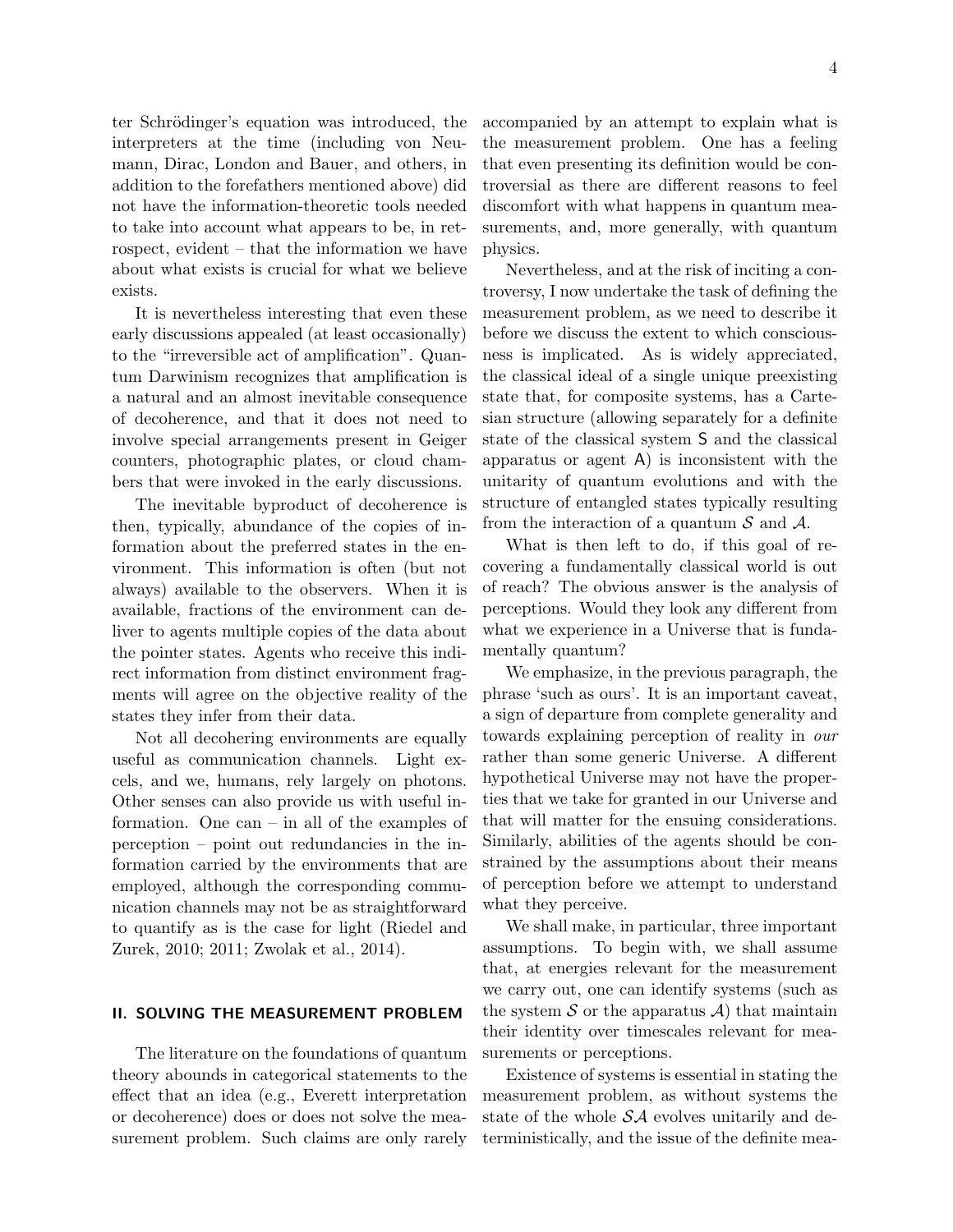5

surement outcomes does not arise – there is no need (and no way) to ask about the outcomes when there is just a single state of the whole indivisible SA. It follows that we shall also not apologize for assuming existence of other systems (such as the environment  $\mathcal{E}$ , with its subsystems) essential for the discussion of decoherence and quantum Darwinism.

Nevertheless, this assumption raises the question – how are the systems defined? It was noted earlier (Zurek, 1998b) and is still an open questions. We shall not attempt to address it here.

For the purpose of our discussion we shall assume that systems exist and that what they are depends to at least some on the past of the part of Universe where they exist (e.g., a chair was made, a cat was born and grew up, et.). We can (as a consequence of quantum Darwinism) relax and make more precise what is expected of systems: Basically, we expect "systems of interest" to make imprints of their states on the environment.

This is a strong assumption, but both photons and air would qualify here as environments, so we make it in recognition of the particular features of the Universe we inhabit.

The second assumption we shall make is that the Hamiltonians present in the Universe are local. This is certainly consistent with what we know about our Universe. Locality is essential if causality is to be observed, and depends on the existence of space (hence, presumably, time). Locality of interactions does not preclude nonlocality of states of composite quantum systems.

Last not least, and as a third assumption, we assume that the agents that control measuring devices and acquire information are a bit like us. To start with the obvious, agents should inhabit – should be embedded – in the Universe rather than study its evolution "from the outside". They should be also capable of making measurements using local interactions we have already assumed, so their senses should be somewhat like ours. And they should be able to make records of the outcomes and process information in these records using logical circuits not unlike our neurons or classical computers.

In fact, we shall make an even stronger assumption that the agent's senses work much like ours. That is, we assume that agents utilize excitations in the environments (like we use photons and phonons) to gather information.

We shall focus on photons as they deliver vast majority of our data, and serve as the principal communication channel through which we perceive our world, including the outcomes of the measurements. Other channels (except perhaps hearing, which relies on sound waves that, because of their wave nature, have properties similar to light) are somewhat different and less relevant for the problem at hand, as taste, smell, or touch rarely arise in discussions of quantum measurements. Nevertheless, the conclusions we shall arrive at can be reasonably easily (*mutatis* mutandis, and in presence of the other assumptions, such as the locality of interactions) applied to these other channels.

These assumptions are adopted to simplify the discussion. They are likely stronger than necessary, and it is an interesting question to see whether they can be relaxed and what would be the consequences of their modifications. This is an intriguing area of research that is only in its infancy but is already leading to interesting insights (see e.g. Brand˜ao, Piani, and Horodecki, 2016; Knott et al., 2018; Qi and Ranard, 2020; Baldijão et al, 2020).

With these preliminaries out of the way, we are now ready to tackle the issue of perception of being conscious of a classical world while embedded within a quantum Universe. We end this section by drawing a sharp distinction between the two similar but, in fact, quite different ways of enquiring about the origin of the "everyday classical reality". Thus, one can either ask "Why do we perceive our world as classical?", or "Why our world is classical?".

We shall pursue the answer to the first of these two questions, understood as the question about the perception of objective classical reality – effectively classical states and correlations. The second question also has a definite answer – our Universe is not fundamentally classical, even on the macroscopic level that includes observers and measuring devices. This point was in effect conceded even by Bohr, when in his famous double slit debate he has defended consistency of quantum mechanics by invoking Heisenberg's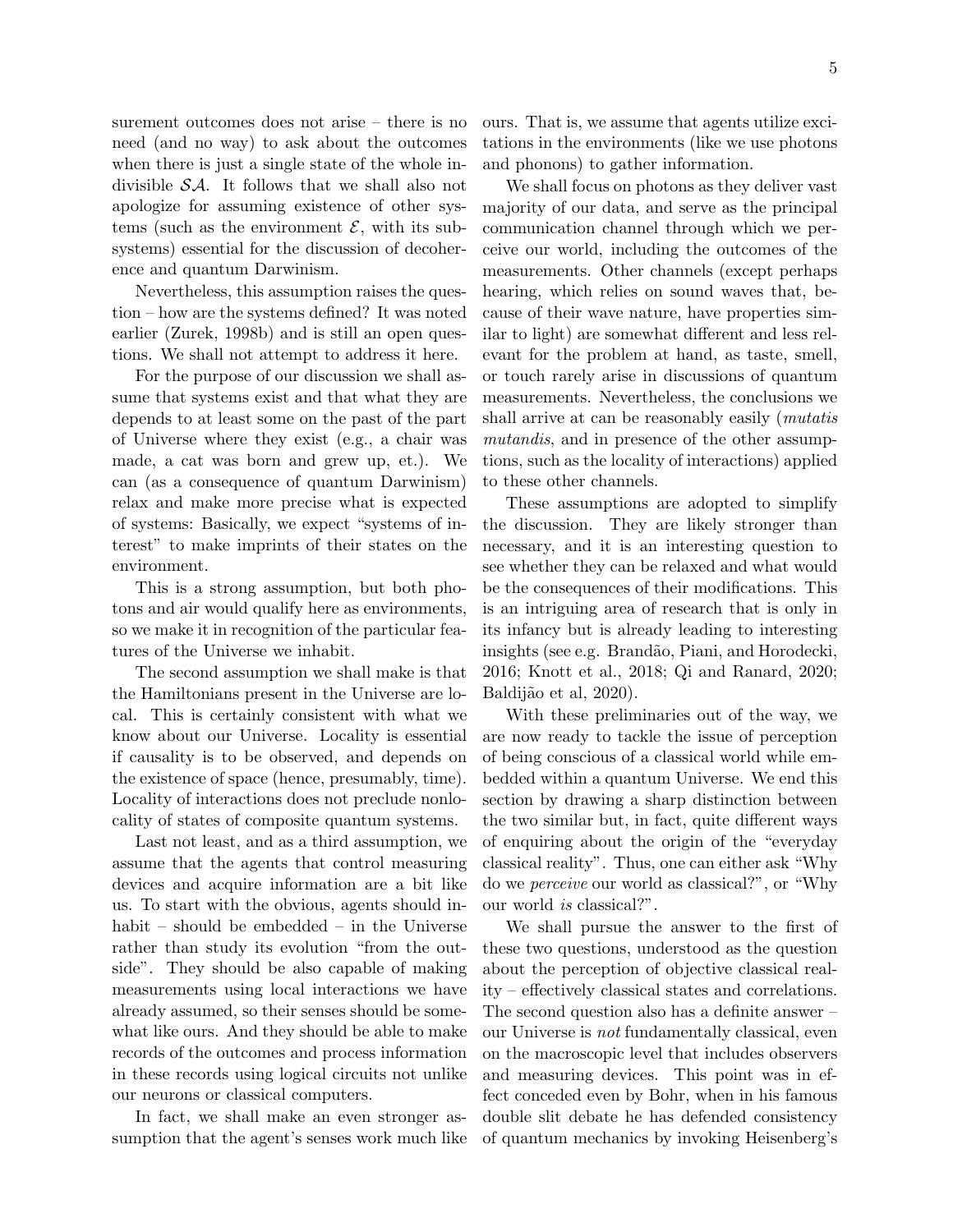indeterminacy for the movable slit in the apparatus proposed by Einstein, even though that slit was an integral part of measuring equipment (hence, according to the Copenhagen interpretation, it should have been *ab initio* classical).

## III. OBSERVERS IN THE CLASSICAL AND IN THE QUANTUM UNIVERSE

In the classical Newtonian setting it was possible to imagine that states are an exclusive property of systems, and that observers perceive them "as they are", that they see what really exists. Thus, one could envisage such a fundamental ontic state of a system existing independently of the epistemic state – of the imprecise information observer has about it. Epistemic states could differ, depending on what and how much observers know about the same fundamental ontic state. For instance, one could distinguish between insiders and outsiders – observers who knew that state more or less precisely. In classical settings one could also imagine that the only limit on how well an insider knew the fundamental state had to do with the resolution of measurements used to determine it or perhaps with the memory capacity of the observer (as knowing the state more precisely generally involves more data, hence, a lengthier description). Hence, one could think of a fundamental ontic state as a limit approached via a sequence of epistemic states corresponding to increasingly accurate measurements.

In our quantum Universe einselection determines preferred states of the objects of interest, but it does not constrain observers to measure exclusively these preferred states. Thus, one might be concerned that einselection is inconclusive by pointing out that, in principle, agents could measure observables other than the pointer observable. If the aim of measurement is to predict, this would make little sense, but such concerns about the answers offered by decoherence have been raised on occasion (see e.g. Sánchez-Cañizares, 2019). Quantum Darwinism puts them conclusively to rest.

This danger of disagreement between observers is nevertheless, in view of the preceding remarks about the preferences imposed by the einselection – a somewhat fanciful motivation. It is in observer's interest to measure pointer observables. So, why do we really need to investigate quantum Darwinism?

The answer is simple: In our Universe environments really act as communication channels. Quantum Darwinism actually happens, and how it happens settles the issue of the alignment of measurements between different observers (and of the emergence of objective classical reality agents can be aware of) much more decisively than decoherence alone.

Decoherence inevitably implies information acquisition by the environment, so its transmission is a natural consequence. Quantum Darwinism recognizes that the environments do not just destroy quantum coherence, but that systems – while they are being monitored – imprint multiple copies of information about their preferred pointer states onto the subsystems of that environment. Our senses do not couple objects of our interest directly with our information storage repositories. Rather, we eavesdrop on the information imprinted, in many copies, in the environment. This constrains what we can perceive and be conscious of.

Einselection turns out to be just one of the two functions of the "environmental monitoring and advertising agency". Over and above suppression of the uncomfortably quantum information, monitoring by the environment produces multiple copies of the data about states that can survive repeated copying – that is, preferred pointer states. Some (but not all) environments disseminate this information intact, putting it within the reach of agents, who can then get it indirectly (that is, without the danger of disrupting the system with direct measurements).

## A. Seeing is Believing

The requirement of redundancy appears to be built into our senses, and in particular, our eyesight: The wiring of the nerves that pass on the signals from the rods in the eye – cells that detect light when illumination is marginal, and that appear sensitive to individual photons (Nam et al.,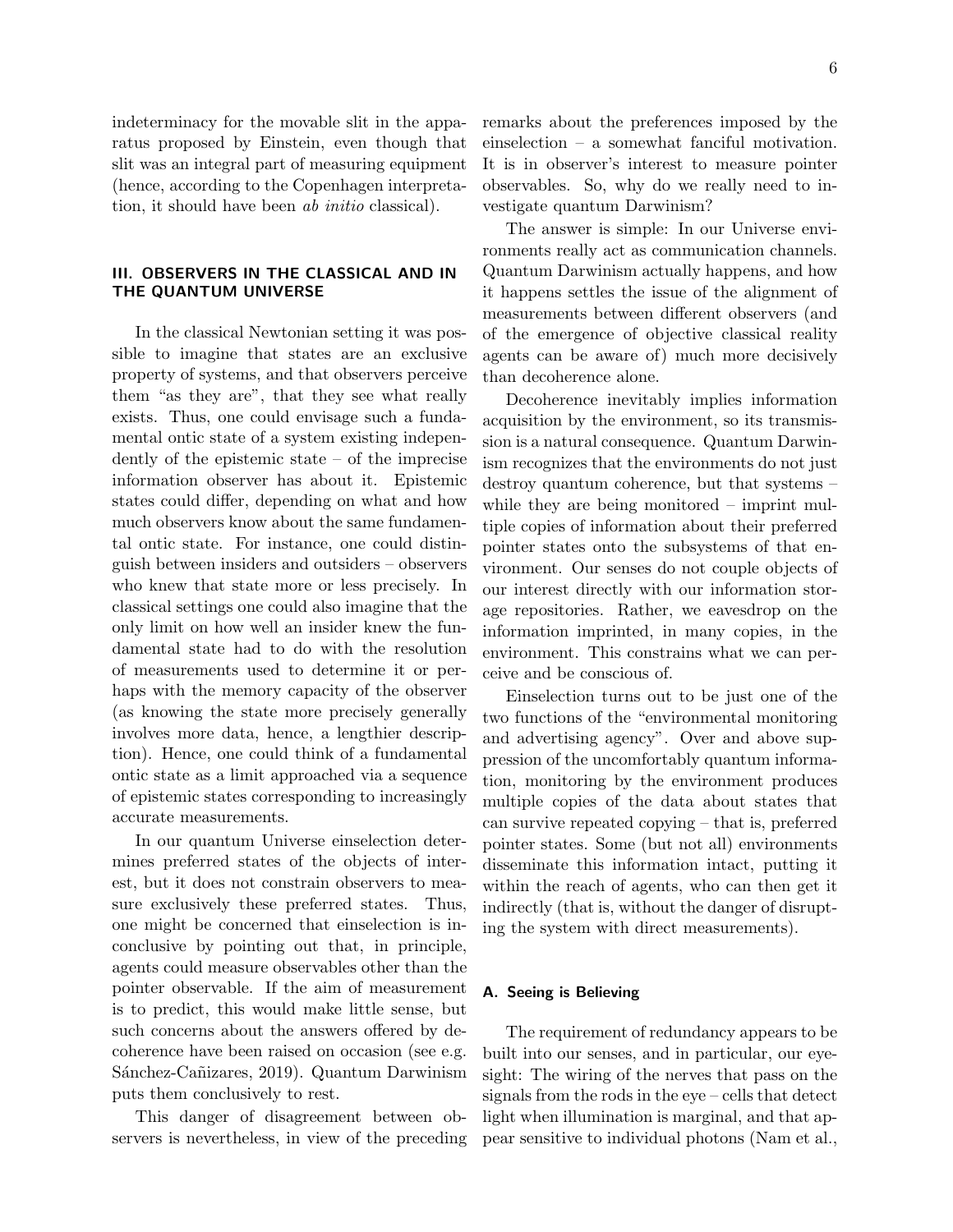2014) – tends to dismiss cases when fewer than ∼ 7 neighboring rods fire simultaneously (Rieke and Baylor, 1998). Thus, while there is evidence that even individual photons can be (occasionally and unreliably) detected by humans (Tinsley et al., 2016), redundancy (more than one photon) is usually needed to pass the signal onto the brain.

This makes evolutionary sense – rods can misfire, so such built-in veto threshold suppresses false alarms. Frogs and toads that "make their living" by hunting small, poorly illuminated prey, have apparently lower veto thresholds, possibly because ejecting their tongue at a nonexistent target is worth the risk, while missing a meal is not. Moreover, amphibians are coldblooded, so they may not need to contend with as much noise, as thermal excitation of rods appears to be the main source of "false positives".

Quantum Darwinism relies on repeatability. As observers perceive outcomes of measurements indirectly – e.g., by looking at the pointer of the apparatus or at the photographic plate that was used in a double-slit experiment – they will depend, for their perceptions, on redundant copies of photons that are scattered from (or absorbed by) the apparatus pointer or the blackened grains of emulsion.

Thus, repeatability is not just a convenient assumption of a theorist: This hallmark of quantum Darwinism is built into our senses. And the discreteness of the possible measurement outcomes – possible perceptions – follows from the distinguishability of the preferred states that can be redundantly recorded in the environment (Zurek, 2007; 2013).

What we are conscious of is then  $-$  it appears – based on redundant evidence. Quantum Darwinist update to the existential interpretation is to assert that states exist providing that one can acquire redundant evidence about them indirectly – from the environment. This of course presumes stability in spite of decoherence (so there is no conflict with the existential interpretation that was originally formulated primarily on the basis of decoherence, Zurek, 1993; 1998b) but the threshold for objective existence is nevertheless raised.

## B. Decoherence of Records and Information Processing

Decoherence affects record keeping and information processing hardware (and, hence, information retention and processing abilities) of observers. Hence, it is relevant for our consciousness. As was already noted some time ago by Tegmark (2000), individual neurons decohere on a timescale very short compared to e.g. the "clock time" on which human brain operates or other relevant timescales. Therefore, even if somehow one could initiate our information processing hardware in a superposition of its pointer states (which would open up a possibility of being conscious of superpositions), it would decohere almost instantly. The same argument applies to the present day classical computers. Thus, even if information that is explicitly quantum (that is, involves superpositions or entanglement) was inscribed in computer memory, it would decohere and (at best) become classical. (More likely, it would become random nonsense.)

It is a separate and intriguing question whether a robot equipped with a quantum computer could "do better" and perceive quantumness we are bound to miss. However, if such a robot relied (as we do) on the fragments of the environment for the information about the system of interest, it could access only the same information we can access. This information is classical, and quantum information processing capabilities would not help – only pointer states can be accessed through this communication channel.

Existential interpretation – as defined originally (e.g., Zurek, 1993) – relied primarily on decoherence. Decoherence of systems immersed in their environments leads to einselection: Only preferred pointer states of a system are stable, so only they can persist. Moreover, when both systems of interest and agent's means of perception and information storage are subject to decoherence, only correlations of the pointer states of the measured systems and the corresponding pointer states of agent's memory that store the outcomes are stable – only such Cartesian correlations (where each object can have a definite if unknown state) can persist.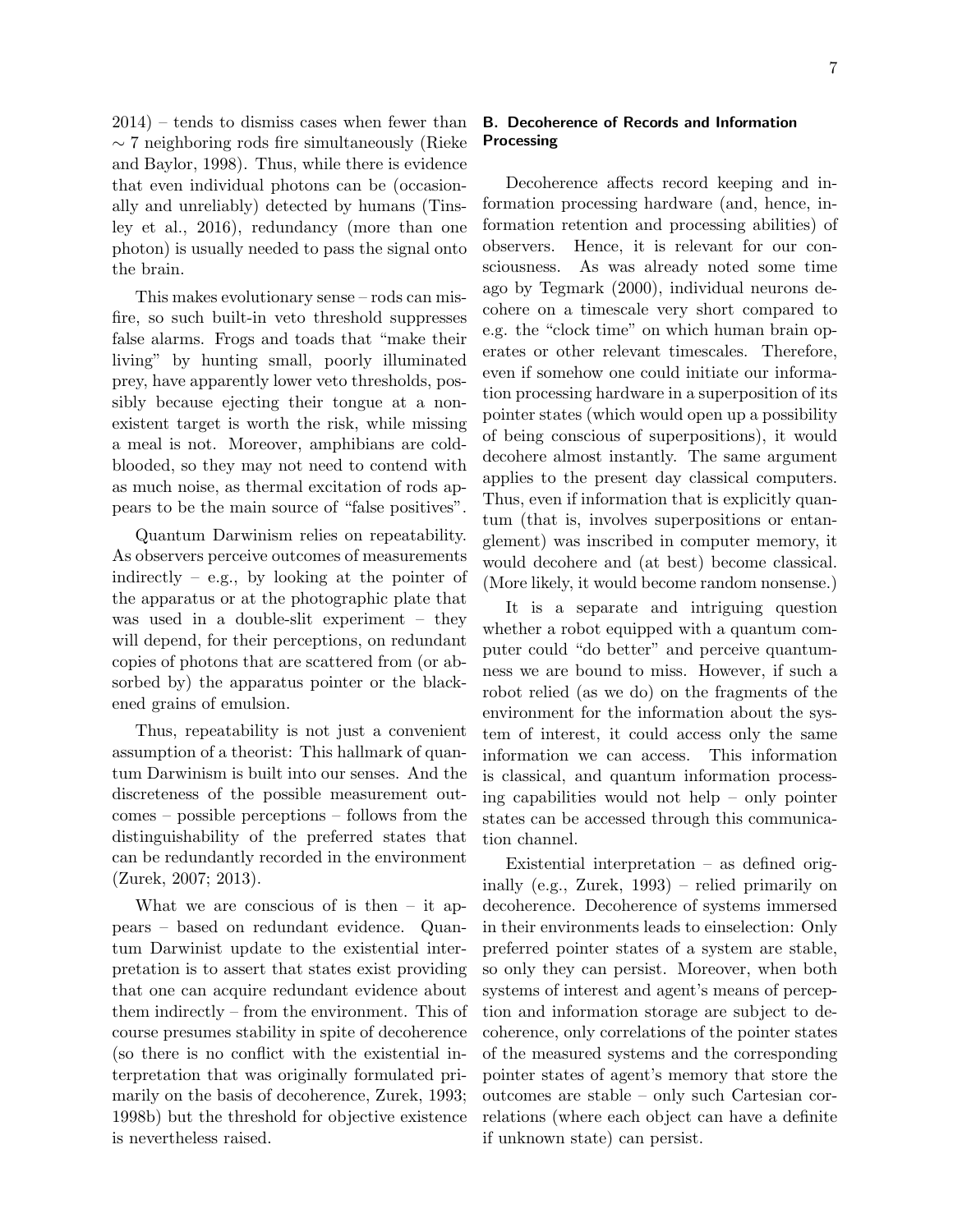Decoherence, one might say, "strikes twice": It selects preferred states of the systems, thus defining what can persists, hence, exist. It also limits correlations that can persist, so that observer's memory or the apparatus pointer will only preserve correlations with the einselected states of the measured system when they are recorded in the einselected memory states.

This is really the already familiar discussion of the quantum measurement problem with one additional twist: Not just the apparatus, but also the systems of everyday interest to observers are subject of decoherence. Thus, the postmeasurement correlations (when investigated using discord) must now be "classical-classical", (Piani, Horodecki, Horodecki, 2008), while in quantum measurements only the apparatus side was guaranteed to be einselected (hence, certifiably classical).

## IV. QUANTUM DARWINISM, CLASSICAL REALITY, AND OBJECTIVE EXISTENCE

Monitoring of the system by the environment (the process responsible for decoherence) will typically leave behind multiple copies of its pointer states in  $\mathcal{E}$ . Pointer states are favored – only states that can survive decoherence can produce information theoretic progeny in this manner (Zurek, 2007; 2013). Therefore, only information about pointer states can be recorded redundantly. States that can survive decoherence can use the same interactions that are responsible for einselection to proliferate information about themselves throughout the environment.

Quantum Darwinism (Zurek, 2003b; 2009; 2014) recognizes that observers use the environment as a communication channel to acquire information about pointer states indirectly, leaving the system of interest untouched and its state unperturbed. Observers can find out the state of the system without endangering its existence (which would be inevitable in direct measurements). Indeed, readers of this text are – at this very moment – intercepting a tiny fraction of the photon environment by their eyes to gather information.

This is how virtually all of our information is

FIG. 1 Quantum Darwinism recognizes that environments consist of many subsystems, and that observers acquire information about system of interest  $S$  by intercepting copies of its pointer states deposited in the fragments  $\mathcal F$  of  $\mathcal E$  as a result of decoherence.

acquired. A direct measurement is not what we do. Rather, we count on redundancy, and settle for information that exists in many copies. This is how objective existence – the cornerstone of classical reality – arises in the quantum world.

#### A. Proliferation of Information and Einselection

Quantum Darwinism was introduced relatively recently. Previous studies of the records "kept" by the environment were focused on its effect on the state of the system, and not on their utility. Decoherence is a case in point, as are some of the studies of the decoherent histories approach (Gell-Mann and Hartle, 1994; Halliwell 1999).

The exploration of quantum Darwinism in specific models has started at the beginning of this millennium (Ollivier et al., 2004; 2005; Blume-Kohout and Zurek, 2005; 2006, 2008).

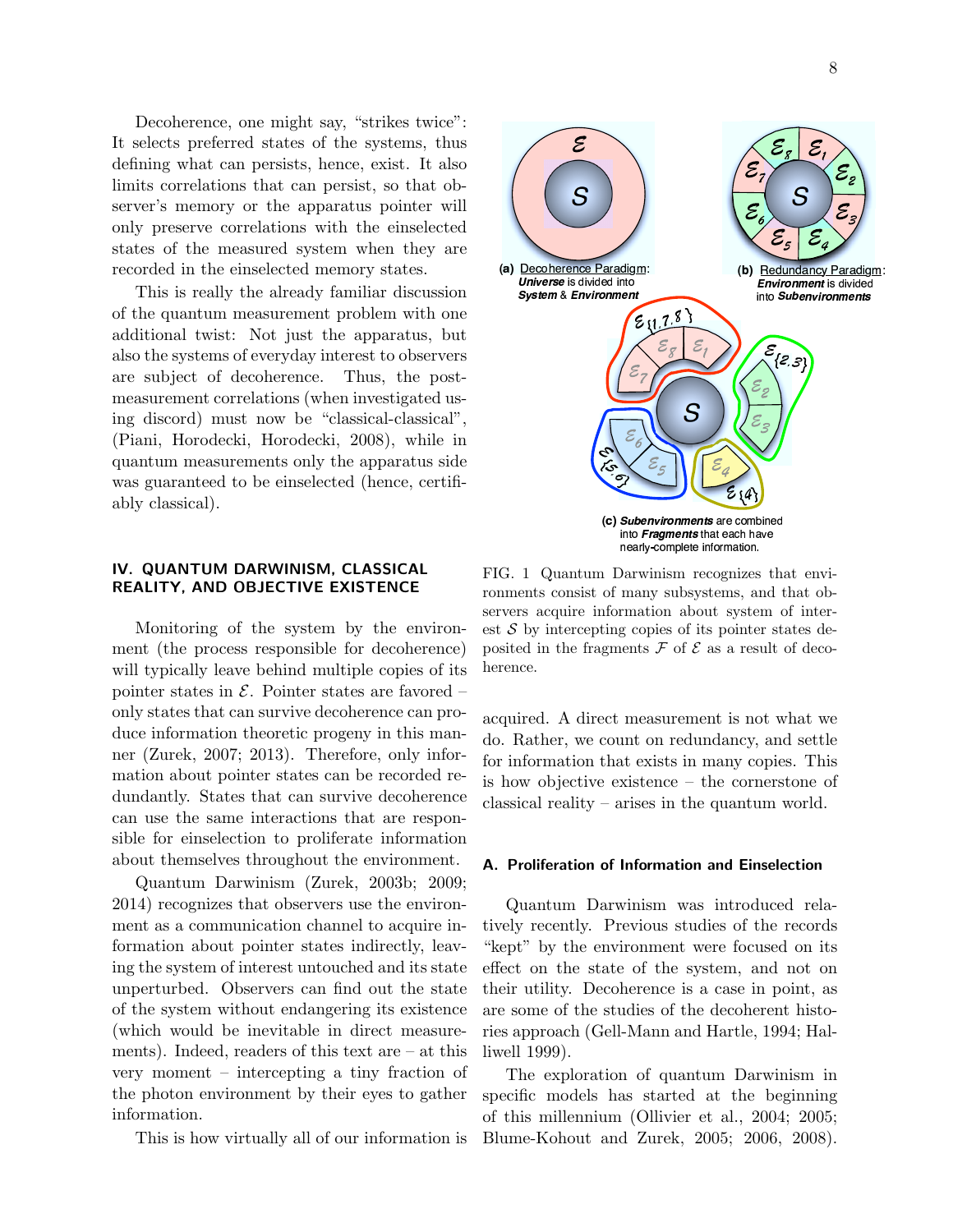I do not intend to review all of the results of this ongoing research. The basic conclusion of these studies is, however, that the dynamics responsible for decoherence is also capable of imprinting multiple copies of the pointer basis on the environment. Moreover, while decoherence is always implied by quantum Darwinism, the reverse need not be true. For instance, when the environment is completely mixed, it cannot be used as a communication channel, but it will still suppress quantum coherence in the system and lead to einselection of pointer states.

Let us consider a simple example of quantum Darwinism: For many subsystems,  $\mathcal{E}$  =  $\mathcal{D}_k \mathcal{E}^{(k)}$ , the initial pre-decoherence state of the system and the environment,  $(\alpha | \uparrow \rangle + \beta | \downarrow$  $\rangle$ ) $|\varepsilon_0^{(1)}\rangle$  $\mathcal{E}_0^{(1)}\mathcal{E}_0^{(2)}$  $\mathcal{E}^{(2)}_{0}\mathcal{E}^{(3)}_{0}$  $\binom{5}{0}$ ...) evolves into a "branching state";  $\langle 1 \rangle_{\varepsilon_1}$  $\langle 2 \rangle_{\varepsilon_2}$  $\langle 3 \rangle_{\varepsilon_3}$   $\langle 3 \rangle + \beta |\downarrow\rangle |\varepsilon_1^{(1)} \varepsilon_1^{(2)} \varepsilon_1^{(3)}$ 

$$
|\Upsilon_{\mathcal{SE}}\rangle = \alpha |\uparrow\rangle |\varepsilon_{\uparrow}^{(1)} \varepsilon_{\uparrow}^{(2)} \varepsilon_{\uparrow}^{(3)} ... \rangle + \beta |\downarrow\rangle |\varepsilon_{\downarrow}^{(1)} \varepsilon_{\downarrow}^{(2)} \varepsilon_{\downarrow}^{(3)} ... \rangle
$$
\n(1)

The state  $|\Upsilon_{\mathcal{S}\mathcal{E}}\rangle$  represents many records inscribed in its fragments, collections of subsystems of  $\mathcal E$  (Fig. 1). This means that the state of  $S$  can be found out by many, independently, and indirectly—hence, without disturbing  $S$ . This is how evidence of objective existence arises in our quantum world.

Linearity assures that all the branches persist: collapse to one outcome in Eq. (1) is not in the cards. However, large  $\mathcal E$  can disseminate information about the system.

### B. Mutual Information in Quantum Correlations

To develop theory of quantum Darwinism we need to quantify information between fragments of the environment and the system. Quantum mutual information is a convenient tool we shall use for this purpose.

The mutual information between the system  $\mathcal S$  and a fragment  $\mathcal F$  (that will play the role of the apparatus  $\mathcal{A}$  can be computed using their von Neumann entropy:

$$
H_X = -\text{Tr}\rho_X \lg \rho_X \ . \tag{2}
$$

Given the density matrices of the system  $\mathcal S$  and a fragment  $F$  mutual information is simply;

$$
I(S: \mathcal{F}) = H_{\mathcal{S}} + H_{\mathcal{F}} - H_{\mathcal{S}, \mathcal{F}}.
$$
 (3)



 $2H_s$ 

FIG. 2 Information about the system contained in a fraction  $f$  of the environment. The red plot shows a typical  $I(\mathcal{S} : \mathcal{F}_f)$  established by decoherence. Rapid rise means that nearly all classically accessible information is revealed by a small fraction of  $\mathcal{E}$ . It is followed by a plateau: additional fragments only confirm what is already known. Redundancy  $\mathcal{R}_{\delta} = 1/f_{\delta}$ is the number of such independent fractions. Green plot shows  $I(\mathcal{S} : \mathcal{F}_f)$  for a random state in the composite system  $\mathcal{SE}$ . In this case, almost no information is revealed until nearly half of the environment is measured.

We already noted the special role of the pointer observable. It is stable and, hence, it leaves behind information-theoretic progeny – multiple imprints, copies of the pointer states – in the environment. By contrast, complementary observables are destroyed by the interaction with a single subsystem of  $\mathcal{E}$ . They can in principle still be accessed, but only if all of the environment is measured. Indeed, because we are dealing with quantum systems, things are much worse than that: The environment must be measured in precisely the right (typically global) basis along with  $S$  to allow for such a reconstruction. Otherwise, the accumulation of errors over multiple measurements will lead to an incorrect conclusion and re-prepare the environment, so that it is no longer a record of the predecoherence state of  $S$ , and phase information is irretrievably lost.

When each environment qubit is a perfect copy of the state  $S$ , redundancy in this simple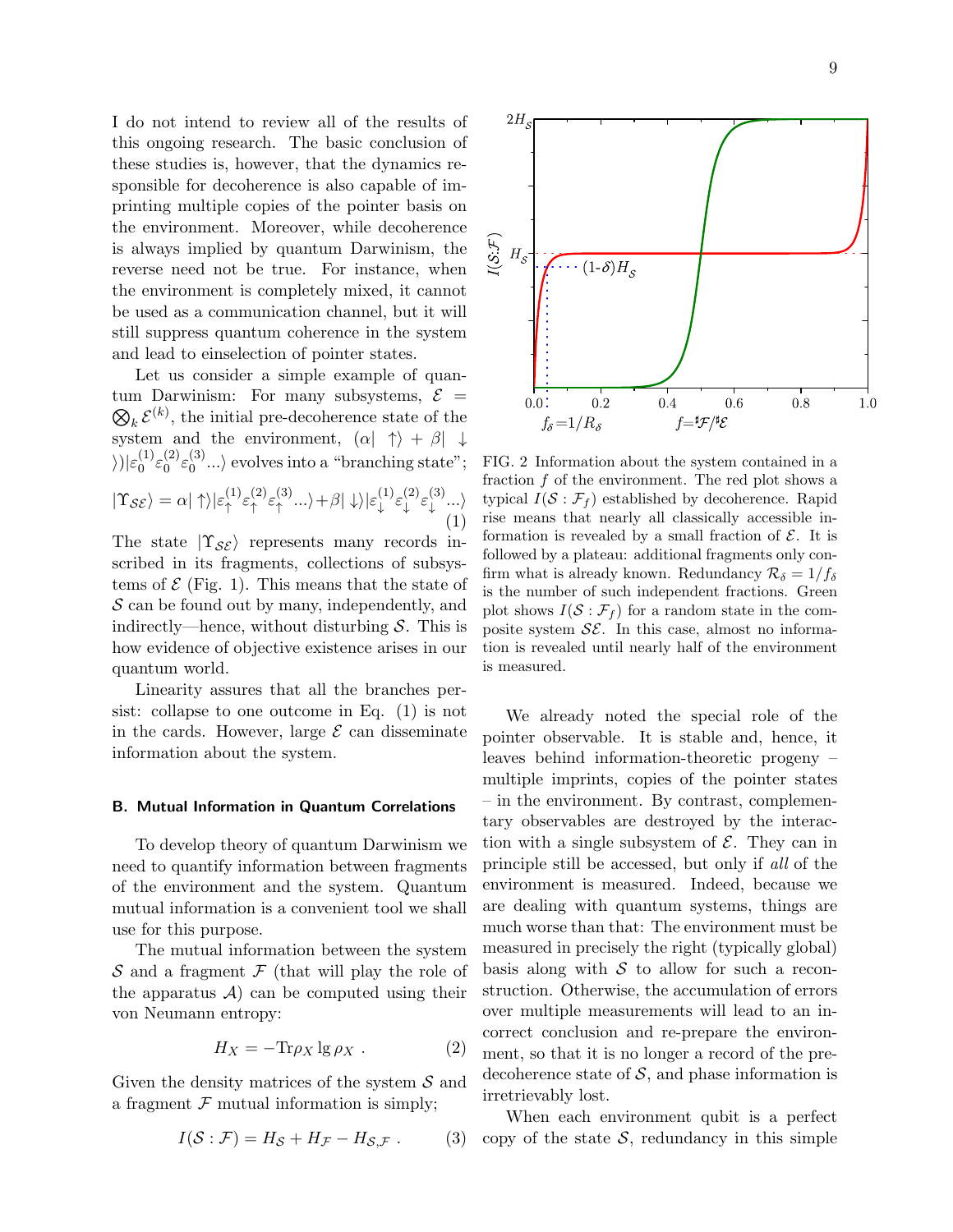example is given by the number of fragments – that is, in this case, by the number of the environment qubits – that have complete information about  $S$ . In this simple case there is no reason to define redundancy in a more sophisticated manner. Such a need arises in more realistic cases when the records in individual subsystems of  $\mathcal E$  are imperfect.

## C. Objective Reality from Redundant Information

An environment fragment  $\mathcal F$  can act as apparatus with a (possibly incomplete) record of S. When  $\mathcal{E}_{\setminus \mathcal{F}}$  ('the rest of the environment') is traced out,  $S\mathcal{F}$  decoheres, and the reduced density matrix describing joint state of  $\mathcal S$  and  $\mathcal F$  is:

$$
\rho_{\mathcal{SF}} = \text{Tr}_{\mathcal{E}\backslash\mathcal{F}} |\Psi_{\mathcal{SE}}\rangle \langle \Psi_{\mathcal{SE}}| =
$$

$$
|\alpha|^2 |\uparrow\rangle\langle\uparrow||F_{\uparrow}\rangle\langle F_{\uparrow}| + |\beta|^2 |\downarrow\rangle\langle\downarrow||F_{\downarrow}\rangle\langle F_{\downarrow}| \quad (4)
$$

When  $\langle F_{\uparrow}|F_{\downarrow}\rangle = 0$ , F contains perfect record of the preferred states of the system. In principle, each subsystem of  $\mathcal E$  may be enough to reveal its state, but this is unlikely. Typically, one must collect many subsystems of  $\mathcal E$  into  $\mathcal F$  to find out about S.

 $=$ 

The redundancy of the data about pointer states in  $\mathcal E$  determines how many times the same information can be independently extracted—it is a measure of objectivity. The key question of quantum Darwinism is then: How many subsystems of  $\mathcal{E}-$ what fraction of  $\mathcal{E}-$ does one need to find out about  $S$ ?. The answer is provided by the mutual information

$$
I(S: \mathcal{F}_f) = H_S + H_{\mathcal{F}_f} - H_{\mathcal{SF}_f} ,
$$

the information about  $\mathcal S$  available from  $\mathcal F_f$  , that can be obtained from the fraction  $f = \frac{\sharp \mathcal{F}}{\sharp \mathcal{F}}$  $\frac{\mu}{\mu \mathcal{E}}$  of  $\mathcal{E}$ (where  $\sharp \mathcal{F}$  and  $\sharp \mathcal{E}$  are the numbers of subsystems).

In case of perfect correlation a single subsystem of  $\mathcal E$  would suffice, as  $I(\mathcal S : \mathcal F_f)$  jumps to  $H_{\mathcal{S}}$  at  $f = \frac{1}{\sharp \mathcal{E}}$ . The data in additional subsystems of  $\mathcal E$  are then redundant. Usually, however, larger fragments of  $\mathcal E$  are needed to find out enough about  $S$ . Red plot in Fig. 2 illustrates this:  $I(S : \mathcal{F}_f)$  still approaches  $H_{\mathcal{S}}$ , but only gradually. The length of this plateau can be measured in units of  $f_{\delta}$ , the initial rising portion of  $I(\mathcal{S} : \mathcal{F}_f)$ . It is defined with the help of the *information deficit*  $\delta$  observers tolerate:

$$
I(\mathcal{S} : \mathcal{F}_{f_{\delta}}) \ge (1 - \delta)H_{\mathcal{S}}
$$
 (5)

Redundancy is the number of such records of  $S$ in  $\mathcal{E}$ :

$$
\mathcal{R}_{\delta} = 1/f_{\delta} \tag{6}
$$

 $\mathcal{R}_{\delta}$  sets the upper limit on how many observers can find out the state of S from  $\mathcal E$  independently and indirectly. In models, and especially in the photon scattering analyzed extending the decoherence model of Joos and Zeh (1985) redundancy  $\mathcal{R}_{\delta}$  is huge (Riedel and Zurek, 2010; 2011; Zwolak et al, 2014) and depends on  $\delta$  only weakly (logarithmically).

This is 'quantum spam':  $\mathcal{R}_{\delta}$  imprints of the pointer states are broadcast throughout the environment. Many observers can access them independently and indirectly, assuring objectivity of pointer states of  $S$ . Repeatability is key: States must survive copying to produce many imprints.

Insights into the nature of the constraints imposed by unitarity in the process of copying (Zurek, 2007; 2013) show when, in spite of the no-cloning theorem repeated transfers of information are possible. Distinguishability of the "originals", the states that can be repeatably copied, is essential. Discrete preferred states set the stage for quantum jumps. Copying yields branches of records inscribed in subsystems of  $\mathcal{E}$ . Initial superposition yields superposition of branches, Eq. (1), so there is no literal collapse. However, fragments of  $\mathcal E$  can reveal only decohered branches to the observer (and cannot reveal their superposition). Such evidence will suggest 'quantum jump' from superposition to a single outcome.

## D. Environment as a Witness

Not all environments are good in this role of a witness. Photons excel: They do not interact with the air or with each other, faithfully passing on information. Small fraction of photon environment usually reveals all we need to know.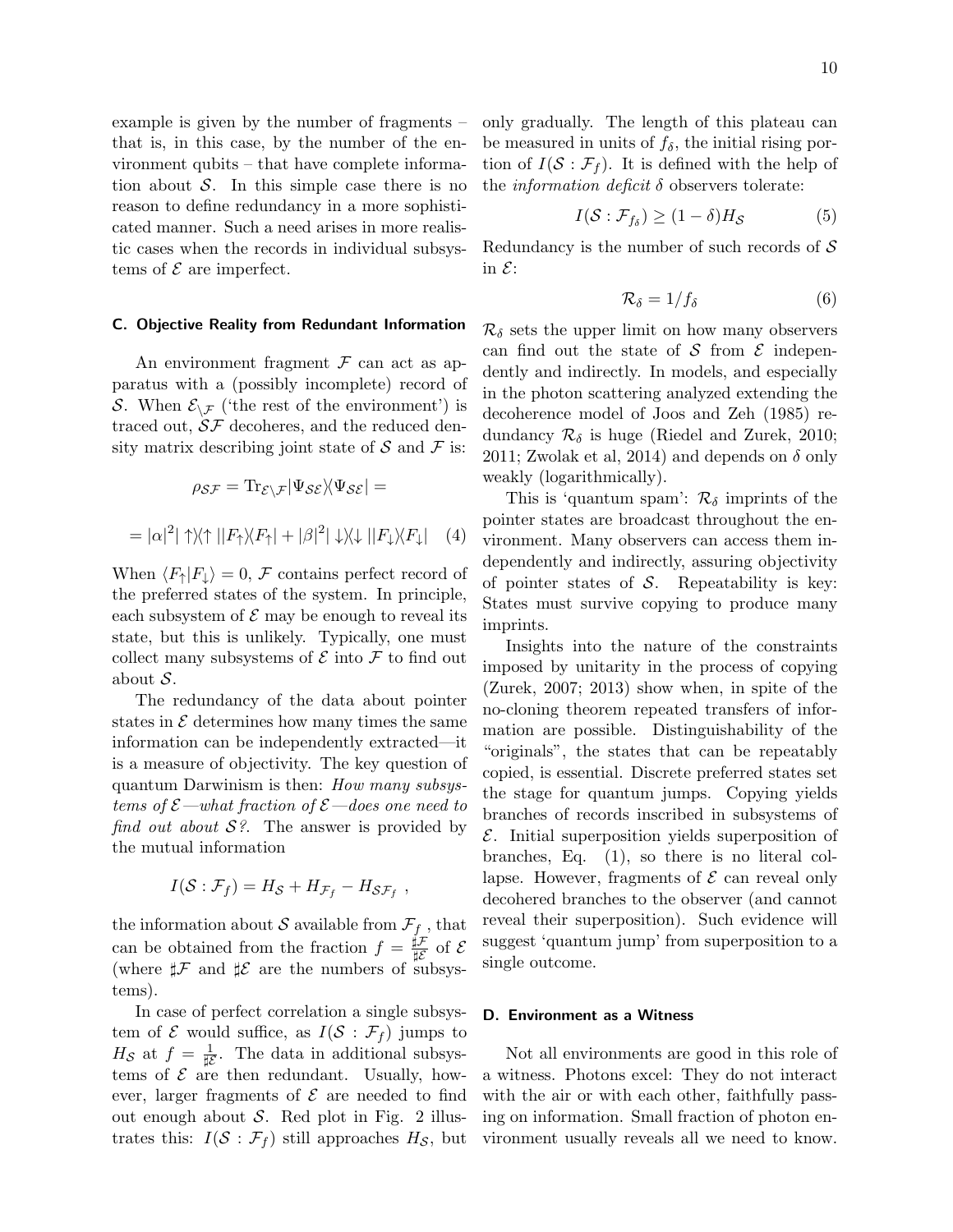

FIG. 3 The quantum mutual information  $I(S : \mathcal{F}_f)$  vs. fragment size f at different elapsed times for an object illuminated by point-source black-body radiation. For point-source illumination, individual curves are labeled by the time t in units of the decoherence time  $\tau_D$ . For  $t \leq \tau_D$  (red dashed lines), the information about the system available in the environment is low. The linearity in  $f$  means each piece of the environment contains new, independent information. For  $t > \tau_D$  (blue solid lines), the shape of the partial information plot indicates redundancy; the first few pieces of the environment increase the information, but additional pieces only confirm what is already known (Riedel and Zurek, 2011).

Scattering of sunlight quickly builds up redundancy: a  $1\mu m$  dielectric sphere in a superposition of  $1\mu m$  size increases  $\mathcal{R}_{\delta=0.1}$  by  $\sim 10^8$  every microsecond (Riedel and Zurek, 2010, 2011). A mutual information plot illustrating this case is shown in Fig. 3.

Air is also good in decohering, but its molecules interact, scrambling acquired data. Objects of interest scatter both air and photons, so both acquire information about position, and favor similar localized pointer states. Moreover, only photons are willing to reveal what was that pointer state.

Quantum Darwinism shows why it is so hard to undo decoherence (Zwolak and Zurek, 2013). Plots of mutual information  $I(S : \mathcal{F}_f)$  for initially pure  $S$  and  $\mathcal E$  are antisymmetric (see Figs. 2, 3) around  $f = \frac{1}{2}$  $\frac{1}{2}$  and  $H_{\mathcal{S}}$  [\(\)](#page-14-0). Hence, a counterpoint of the initial quick rise at  $f \n\leq f_\delta$  is a quick rise at  $f \geq 1 - f_{\delta}$ , as last few subsystems of  $\mathcal E$  are included in the fragment  $\mathcal F$  that by now contains nearly all  $\mathcal E$ . This is because an initially pure  $\mathcal{S}\mathcal{E}$  remains pure under unitary evolution, so  $H_{\mathcal{S}\mathcal{E}} = 0$ , and  $I(\mathcal{S} : \mathcal{F}_f)|_{f=1}$  must reach  $2H_{\mathcal{S}}$ . Thus, a measurement on all of  $\mathcal{S}\mathcal{E}$  could confirm its purity in spite of decoherence caused by  $\mathcal{E}\setminus\mathcal{F}$ for all  $f \leq 1 - f_{\delta}$ . However, to verify this one has to intercept and measure all of  $\mathcal{S}\mathcal{E}$  in a way that reveals pure state  $|\Upsilon_{\mathcal{S}\mathcal{E}}\rangle$ , Eq. (1). Other measurements destroy phase information. So, undoing decoherence is in principle possible, but the required resources and foresight preclude it.

In quantum Darwinism decohering environment acts as an amplifier, inducing branch structure of  $|\Upsilon_{\mathcal{S}\mathcal{E}}\rangle$  distinct from typical states in the Hilbert space of  $\mathcal{SE}: I(\mathcal{S}:\mathcal{F}_f)$  of a random state is given by the green plot in Fig. 2, with no plateau or redundancy. Antisymmetry (Blume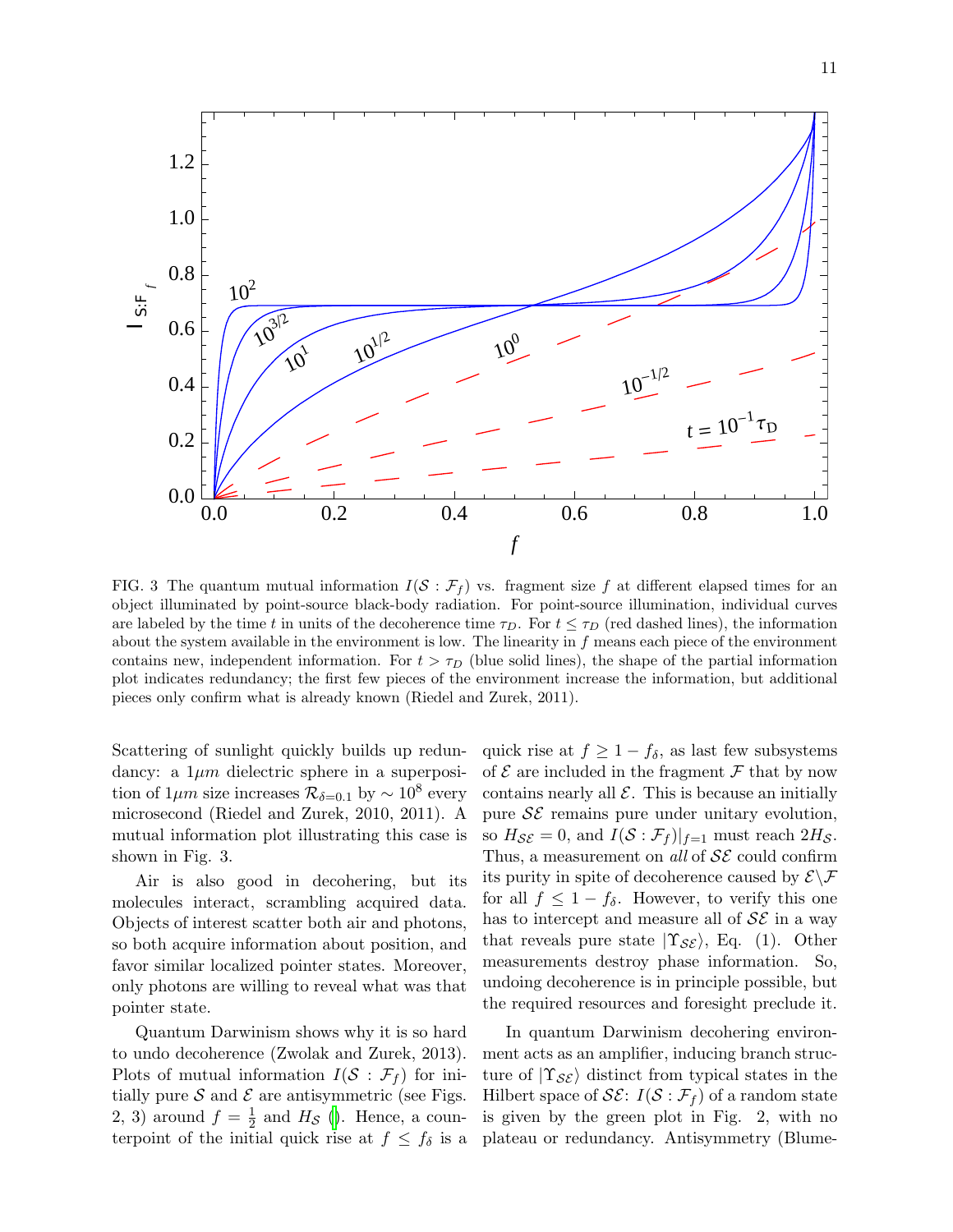Kohout and Zurek, 2005) means that  $I(S : \mathcal{F}_f)$ 'jumps' at  $f = \frac{1}{2}$  $rac{1}{2}$  to  $2H_{\mathcal{S}}$ .

Environments that decohere  $S$ , but scramble information because of interactions between subsystems (e.g., air) eventually approach such random states. Quantum Darwinism is possible only when information about  $\mathcal S$  is preserved in fragments of  $\mathcal{E}$ , so that it can be recovered by observers. There is no need for perfection: Partially mixed environments or imperfect measurements correspond to noisy communication channels – their capacity is depleted, but we can still get the message (Zwolak et al., 2009; 2020).

Quantum Darwinism settles the issue of the origin of classical reality by accounting for all of the operational symptoms objective existence in a quantum Universe: A single quantum state cannot be found out through a direct measurement. However, pointer states usually leave multiple records in the environment. Observers can use these records to find out the (pointer) state of the system of interest. Observers can afford to destroy photons while reading the evidence – the existence of multiple copies implies that many can access the information about the system indirectly and independently, and that they will all agree about the outcome. This is how objective existence arises in our quantum world.

There has been significant progress in the study of the acquisition and dissemination of the information by the environments and the consequences of quantum Darwinism. We point interested readers to recent overview (Zurek, 2018) as well as to experimental efforts (see Unden et al. (2019) and references therein), as well as to a popular account (Ball, 2018) as well as to the recent more technical advance (Touil, 2021).

## V. DISCUSSION

Our Universe is quantum, as experimental confirmations of quantum superpositions on increasingly large scales and as studies entanglement demonstrate. Yet, the world we inhabit appears classical to us. It seems devoid of superpositions or entanglement.

Emergence of classicality from the quantum substrate was a long-standing mystery. Decoherence accounts for the environment - induced superselection. Einselection leads to preferred pointer states. It posits that objects acquire effective classicality because they are in effect monitored by their environments that destroy superpositions of selected quasi-classical pointer states that are immune to decoherence, as they do not entangle with the environment.

Quantum Darwinism extends the role of the environment: It is motivated by the insight that we acquire our data about the Universe indirectly, by intercepting fractions of the environment that have caused decoherence. Thus, only information reproduced, by decoherence, in many copies, can be regarded as objective: It can be accessed by many who will agree about what they perceive, and who can re-confirm their data by measuring additional environment fragments.

Decohering environment destabilizes all superpositions – it preserves intact only the einselected pointer states. Einselection is focused on the persistence of states in spite of the environment. It poses and answers a different question than quantum Darwinism which is focused on how the information about the objects we perceive reaches our senses, and, ultimately, our consciousness. However, the answer to both questions revolves around pointer states – the states that are einselected are also the only states that can be imprinted in many copies on the environment.

Quantum Darwinism recognizes environment's role as a medium, as a communication channel through which information reaches ob $s$ ervers<sup>1</sup>. . The ability to obtain information about systems of interest indirectly, by eavesdropping on their environments (rather than through direct measurement) safeguards their pointer states from the disturbance that would be otherwise inflicted by the acquisition of information. Pointer states are selected by the interaction with the environment for their immunity

Similar ideas (albeit with a somewhat different emphasis) are pursued by others, largely within the quantum information community. Recent discussions of the variations on the theme of quantum Darwinism including relevant references can be found in e.g. in Korbicz, (2000), or in Le and Olaya-Castro (2000).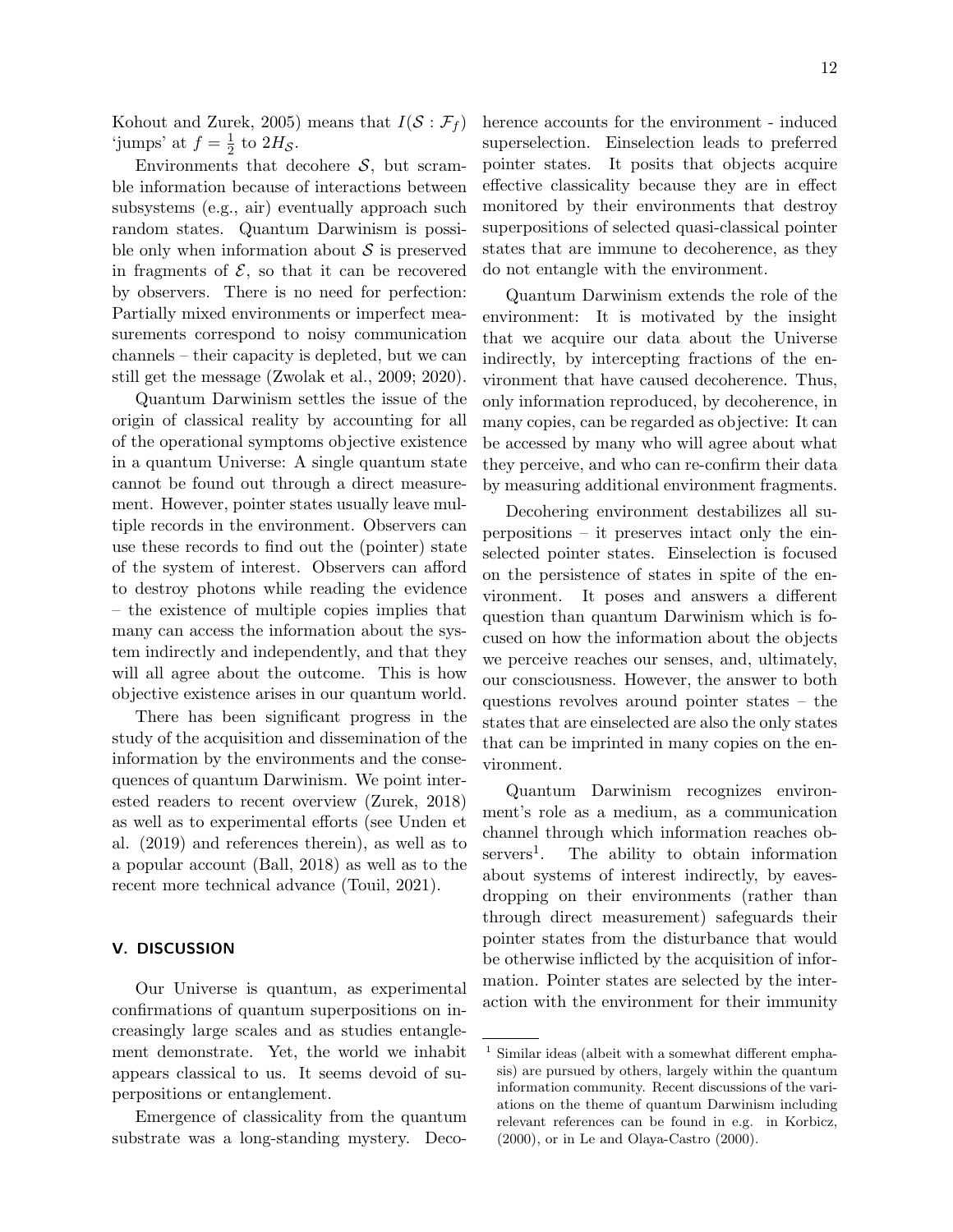to decoherence. The information about them is inscribed, in multiple copies, on the subsystems of that environment. Only the data about the pointer states is then readily available to observers.

This is a tradeoff: Observers can acquire information that has predictive value (as pointer states persist in spite of decoherence) but they lose the choice of what to measure – only the information about the observables selected by the interaction with the environment is within reach (Ollivier et al., 2004; 2005; Zurek, 2018).

This dual role of the environment (its "censoring" of the Hilbert space and its broadcasting of the information about the einselected states) supports and extends the existential interpretation. Persistence is a precondition of existence. The original focus (Zurek, 1993) of the existential interpretation was preservation of pointer states in presence of decoherence. Zeh (1999) acknowledged the role of the existential interpretation at the time when the emphasis was shifting from einselection to the quantum Darwinian, "environment as a witness" point of view.

Quantum Darwinism adds a new and crucial element to the existential interpretation: It explains how pointer states can be found out without getting disrupted. Thus, the concern about the fragility of quantum states can be – for macroscopic systems that decohere and that comprise our everyday reality – put aside. We can find out about them without disrupting their (pointer) states.

Crucial advance in appreciating the role of the environment as a witness came when the scattering of radiation by a nonlocal "Schrödinger cat" superposition of dielectric sphere was shown (Riedel and Zurek, 2010; 2011) to produce copious redundancy of the information about its location (see Fig. 3). This is an accurate model of what actually happens: We gain most of our information about macroscopic objects in our Universe by detecting a small fractions of photons they scatter or emit. This is how we find out what exists, by employing the environment as both a witness to the "crime" of decohering superpositions and as a guilty party (after all, it is responsible for decoherence in the first place).

Quantum Darwinism is increasingly recognized as key to emergence of the familiar classical reality from within our quantum Universe. Its implications are independent of the interpretational stance, although it does rely on the universal applicability of quantum theory (see, however, Baldijão et al., 2020). It is clearly compatible with the Everett's relative states. It is also compatible with a non-dogmatic reading of Bohr's views, as is decoherence and einselection, as discussed by Camilleri and Schlosshauer  $(2015).$ 

Quantum Darwinism answers the key question at the core of the interpretational discussions: How is it possible that fragile quantum states can give rise to robust reality that appears to be objective, undisturbed by the acquisition of information about it by observers? The answer is straightforward – we use the very same environment that is responsible for decoherence and hence for einselection as a communication channel. Thus, we find out relevant information without interacting directly with the objects of interest.

This millennium has witnessed a significant progress on the interpretational questions that were posed (or at least should have been posed) at the advent of quantum physics. These advances – decoherence, einselection of the pointer states, and quantum Darwinism – resolve issues that seemed either impossible to address or remained unnoticed only a few decades ago. These answers are not "interpretations". They rely on quantum theory per se, and do not call on any additional ingredients apart from these needed to pose the questions in the first place. Interpretations can be 'adjusted' to accommodate these advances, but it is the interpretations (Copenhagen or Everett's) that have to adjust: Quantum theory is the basis of decoherence, einselection of the pointer states, and quantum Darwinism, and that basis is non-negotiable – it does not need to be and cannot be adjusted.

Will – in view of these advances – the measurement problem be regarded as "solved"? I hope it might be (or, at the very least, such a truly significant advance might be 'widely acknowledged') but – to be honest – I am far from certain. I sense that a large fraction of these who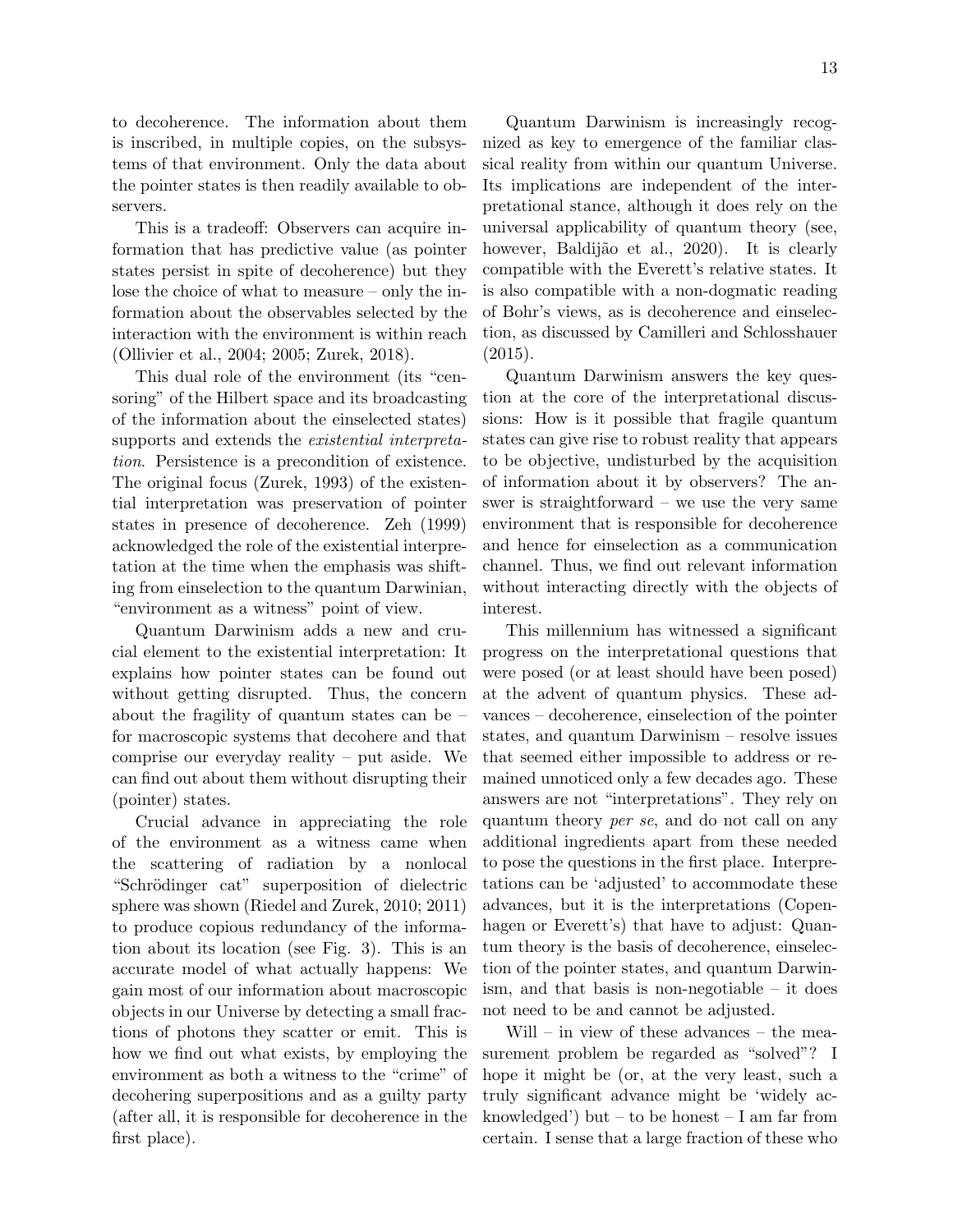are aware of the measurement problem are also rooting for it to remain a problem.

Thus, any advance in this area (like decoherence, einselection, or quantum Darwinism) is more often than not greeted with the disappointed "...but this is just quantum theory...".

That is hard to argue with  $-$  it is quantum theory. Indeed, there are authorities with welldeserved stellar reputations whose reaction to the above advances is (at least approximately) "...but this is just quantum theory...".

There are also others who take a more constructive approach and suggest ways of modifying quantum theory that would – in their opinion – make it more palatable (Adler, 2003; 2004; Leggett, 1980; 2002; Penrose, 1986; 1989; 1996; 't Hooft, 2014; Weinberg, 1989; 2012). The explored possibilities range from a variety of probabilistic approaches (see e.g. references in Baldijão et al., 2020) to superdeterminism (see e.g. Hossenfelder, 2020). Some of these proposals may lead to experimental tests. So far, there is however no experimental evidence for anything other than quantum theory.

There are of course also physicists who acknowledge the importance of the advances discussed here, and many have contributed to both theory and experimental tests of decoherence, einselection, and quantum Darwinism.

Nevertheless, the question can be posed: Will quantum mechanics be replaced by a more palatable theory...? Personally, I would be delighted if there was a testable alternative, or if it turned out that quantum theory can be deduced from a more fundamental set of simple principles, or if a chink in its armor was found by an experiment, a chink that would hint about how to arrive at such a deeper theory. I applaud efforts to look beyond quantum theory, 'as we know it'.

However, I also strongly suspect that such search is futile, at least in the sense that – even if quantum theory were to be supplanted by a still deeper theory – quantum weirdness will not go away as a result: After all, it was the experiment that forced us to accept the inevitability quantum weirdness, and the principle of superposition or entanglement will not go away. I admit that the resistance of general relativity to quantization is intriguing, and heroic attempts to

test superpositions of larger and heavier objects (by Arndt, Asplemeyer, Bouwmeester, Zeilinger, and others) are well worth the effort, but I also admit some of my enthusiasm may well be selfserving, based on the conviction that these and other tests of quantum mechanics will continue to reveal more about decoherence and einselection – that is, the real origin of our everyday classical reality.

I strongly suspect that the ultimate message of quantum theory is that the separation between what exists and what is known to exist – between the epistemic and the ontic – must be abolished. It is hard to argue with "wanting more", but wanting more need not imply replacing or abolishing quantum theory.

Quantum Darwinism, einselection, pointer states, decoherence, etc., are also a result of "wanting more". Better understanding of quantum physics and of its relation to the classical world we inhabit led to insights that deepened our appreciation of what quantum theory is about. Almost a century ago, when quantum mechanics was still in its infancy, dissolution of the strict distinction between what exists and what is known, between ontic and epistemic – characteristic feature of the classical Newtonian physics – was difficult to envision. Moreover, in the absence of the theory of information – it was impossible to quantify.

Surprisingly, as the nascent quantum theory matured, quantum awkwardness did not go away. The lesson of the developments that started with decoherence, and led, through einselection and pointer states to quantum Darwinism and related insights, is that quantum states are epiontic. It now appears that the distinction between what is and what is known about what exists – something we take for granted in our everyday world – is not there at the fundamental level: It emerges only as a consequence of the separation between the systems of interest (e.g., macroscopic bodies such as planets, billiard balls, and sometimes perhaps even buckyballs) and the carriers of information about them (such as photons).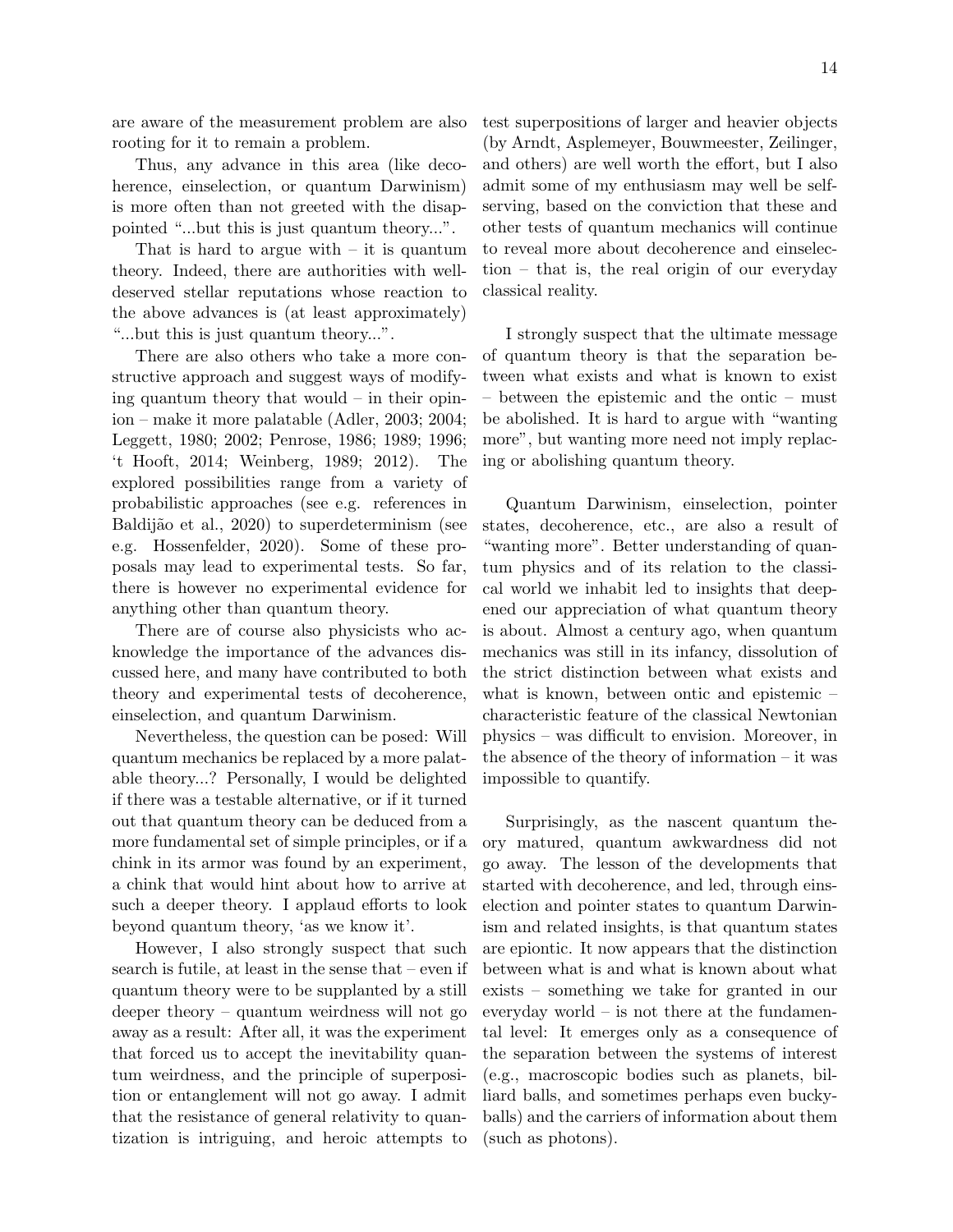### VI. ACKNOWLEDGMENT

I have benefited from discussions with Robin Blume-Kohout, Sebastian Deffner, Davide Girolami, Jonathan Halliwell, James Hartle, Pawel Horodecki, Ryszard Horodecki, Claus Kiefer, Harold Ollivier, Juan Pablo Paz, David Poulin, Hai-Tao Quan, Jess Riedel, Akram Touil, Bin Yan, Michael Zwolak, and, of course, Dieter Zeh. This research was supported by DoE through the LDRD program at Los Alamos, and in part by the Foundational Questions Institute's Consciousness in the Physical World program, in partnership with the Fetzer Franklin Fund.

## **References**

- Adler, S. L., 2003, Why Decoherence has not Solved the Measurement Problem: A Response to P. W. Anderson, Stud. Hist. Philos. Mod. Phys. 34, 135- 142.
- Adler, S. L., 2004, Quantum Theory as an Emergent Phenomenon: The Statistical Mechanics of Matrix Models as the Precursor of Quantum Field Theory (Cambridge University Press, Cambridge).
- Baldijão, R. D. et al., 2020, Quantum Darwinism and the spreading of classical information in nonclassical theories, arxiv.org:/2012.06559.
- Ball, P., 2018, Beyond Weird, (Chicago University Press, Chicago).
- <span id="page-14-0"></span>Blume-Kohout, R., and Zurek, W. H., 2005, Found. Phys. 35, 1857.
- Blume-Kohout, R., and Zurek, W. H., 2006, Phys. Rev. A73, 062310.
- Blume-Kohout, R., and Zurek, W. H., 2008, Phys. Rev. Lett. 101 240405.
- Brandão, F. G. S. L., Piani, M. and Horodecki, P., 2015, Nat. Comm. 6, 7908.
- Camilleri, K., and Schlosshauer, M., 2015, Stud. Hist. Phil. Mod. Phys. 49, 73-83.
- Caves, C. M., et al., 1980, Rev. Mod. Phys. 52, 341- 392.
- DeWitt, B. S., 1971, in Foundations of Quantum Mechanics, B. d'Espagnat, ed. (Academic Press, New York).
- DeWitt, B. S., and Graham, N., eds., 1973, The Many - Worlds Interpretation of Quantum Mechanics (Princeton University Press, Princeton).
- Everett III, H., 1957, Rev. Mod. Phys. 29, 454.
- Everett III, H., 1957, Ph. D. Dissertation, Princeton University, reprinted in DeWitt and Graham, (1973).
- Gell-Mann, M., and Hartle, J. B., 1998, in Proceedings of the 4th Drexel Conference on Quantum Non-Integrability: The Quantum-Classical Correspondence D.-H. Feng and B.-L. Hu, eds., (International Press of Boston, Hong Kong).
- Halliwell, J. J., Pérez-Mercader, J. and Zurek, W. H., 1994, Physical Origins of Time Asymmetry (Cambridge University Press, Cambridge).
- Halliwell, J. J., 1999, Phys. Rev. D 60 105031.
- Hossenfelder, S., 2020, Superdeterminism: A Guide for the Perplexed, arXiv:2010.01324
- Joos, E., and H. D. Zeh, 1985, Z. Phys. B59, 223.
- Joos, E., H. D. Zeh, C. Kiefer, D. Giulini, J. Kupsch, I.-O. Stamatescu, 2003, Decoherence and the Appearance of a Classical World in Quantum Theory, (Springer, Berlin).
- Knott, P. A., et al., 2018, Phys. Rev. Lett. 121, 160401.
- Korbicz, J. K., 2020, Roads to objectivity: Quantum Darwinism, Spectrum Broadcast Structures, and Strong Quantum Darwinism, arxiv:2007.04276.
- Kuypers, S., and Deutsch, D., 2020, Everettian relative states in the Heisenberg picture, arXiv:2008.02328.
- Le, T. P., and Olaya-Castro, A., 2020, Quantum Sci. Technol. 5,045012
- Leggett, A. J., 1980, Macroscopic Quantum Systems and the Quantum Theory of Measurement, Supp. Prog. Theor. Phys. 69, 80– 100.
- Leggett, A. J., 2002, Testing the limits of quantum mechanics: motivation, state of play, prospects, J. Phys.: Condens. Matter 14 R415–R451.
- Nam Mai Phan, Mei Fun Cheng, Dmitri A. Bessarab, Leonid A. Krivitsky, 2014, Physical Review Letters 112 (21) 213601.
- Ollivier, H., et al., 2004, Phys. Rev. Lett. 93, 220401.
- Ollivier, H., et al., 2005, Phys. Rev. A 72, 423113.
- Paz, J.-P., and W. H. Zurek, 2001, p. 533 in Coherent Atomic Matter Waves, Les Houches Lectures, R. Kaiser, C. Westbrook, and F. David, eds. (Springer, Berlin).
- Penrose, R.,1986, Gravity and state vector reduction, in Quantum Concepts in Space and Time, edited by C.J. Isham and R. Penrose (Clarendon Press), p. 129-146.
- Penrose, R., 1989, The Emperors New Mind, (OxfordUniversity Press, Oxford).
- Penrose, R. 1996, On Gravity's role in Quantum State Reduction, Gen. Relat. Gravit. 28, 581-600.
- Piani, M., Horodecki, P., and Horodecki, R., 2008, Phys. Rev. Lett. 100, 090502.
- Qi, X.-L., and D., Ranard, arXiv:2001.01507.
- Raimond, J.-M. and Rivasseau, V. (Eds.), 2006, Quantum Decoherence (Poincaré Seminar 2005), (Birkhaüser Verlag, Basel).